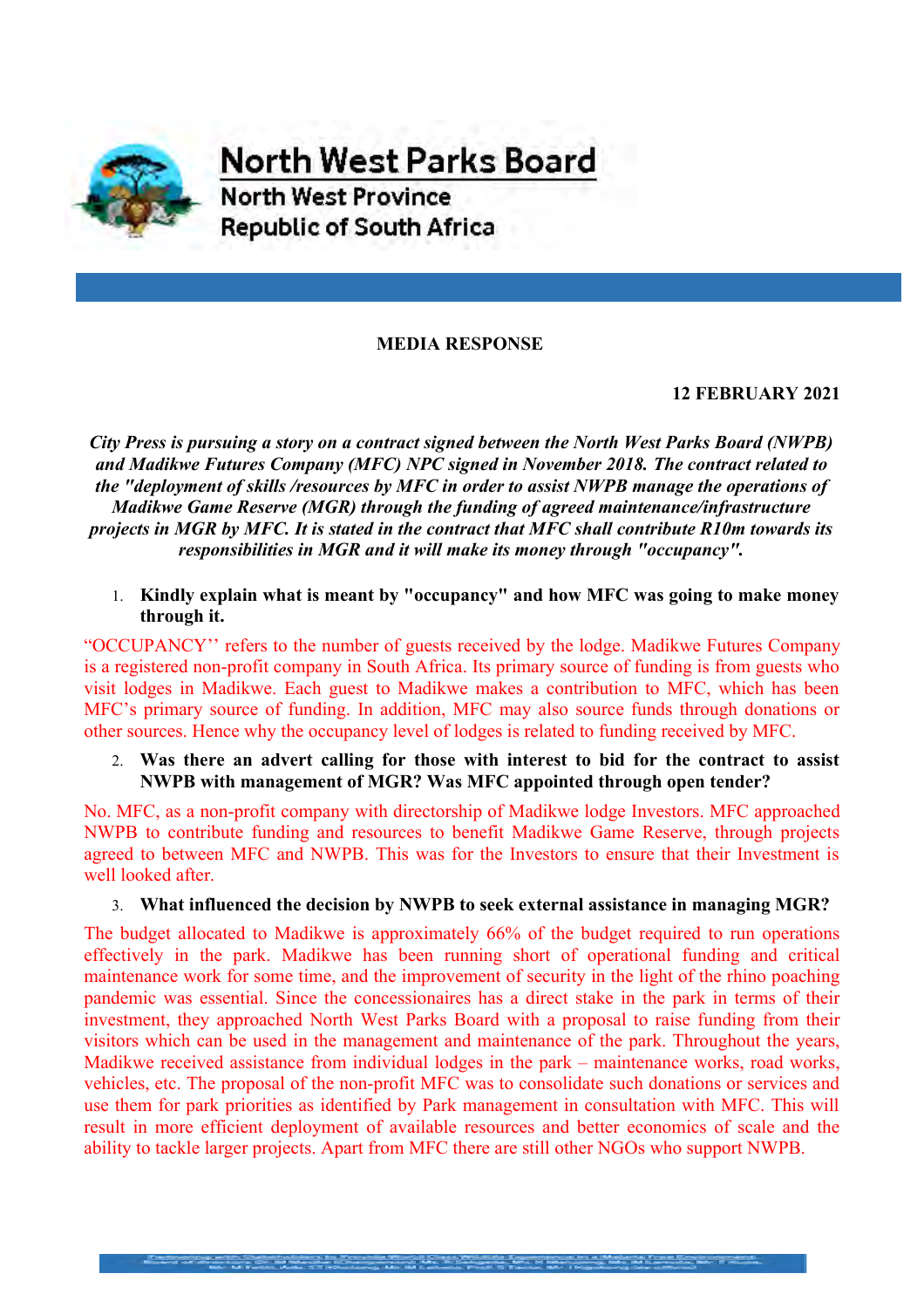### 4. **Is the NWPB lacking in terms of capacity and resources to manage MGR?**

It is a generally known fact that the State does not have sufficient funding to meet the needs placed on it. President Ramaphosa has, on more than one occasion, reached out to the private sector to assist the Public Service in its duties, and has encouraged the private sector to do so. MFC is one example of providing such assistance.

#### 5. **What has improved since MFC was brought into the fold?**

- $\Box$  MFC has contributed in a number of ways, including for example:
- Purchasing and maintaining new bakkies and converting them to deal with off-road conditions so that NWPB anti-poaching staff can use them on patrols, and providing training course for the NWPB drivers of those vehicles;
- Creating an Operations Centre and staffing it with people primarily from villages around Madikwe;
- Purchasing 2 bush-clearing machines and hiring operators from local communities around Madikwe to clear bush encroached areas in the reserve;
- On occasions when we had flood damage to roads and dams, MFC would assist with activities such as road maintenance and dam repairs.
- Providing WIFI access to the gates and NWPB staff housing in the reserve to assist them to perform their jobs, general network coverage in the reserve is very poor and does affect operations negatively;
- MFC established a motor vehicle workshop at Vleishfontein where there was an old workshop. MFC recruited a qualified mechanic. NWPB allocated two staff members to be trained by the mechanic. MFC also funded all the tools and equipment needed to be used in the workshop.
- During the Covid-19 lockdown, MFC reallocated funds and provided monthly balanced food hampers to the poorest of the poor in two villages South East of Madikwe. Other donors did similar donations to the communities to the west of MGR

### 6. **Where does the appointment of MFC leave the existing NWPB employees?**

MFC is not involved in all operations of North West Parks Board. North West Parks Board also manages other parks in the province where MFC doesn't have any influence. MFC contributes to a subset of NWPB operations as specified in the contract. It is also important to mentioned, this is a 5year agreement, with the option to renew. NWPB employees remain with the North West Parks Board, no one has lost their job as a result of MFC, and no one will lose their job. Madikwe has an approved staff structure which remains in place. So, Madikwe staff will continue to do the jobs that they have always done. The employees of NWPB who are involved in the same scope of operations that MFC assists with have benefited from MFC. MFC provides additional assistance to NWPB, and has not replaced NWPB jobs. Most of the NWPB employees have shown appreciation of the existence of MFC as some operations run smoother than before.

### 7. **Would you say there has been harmony and a good working relationship between NWPB employees including the park manager and the MFC personnel?**

The Agreement had stipulated the role of the reserve manager and the MFC manager and there had never been conflicts over those roles. Apart from the 2 trainee mechanics none of the other NWPB work directly with MFC.. They only meet in shared operations where MFC came to assist. There has been harmony and good working relations between the parties.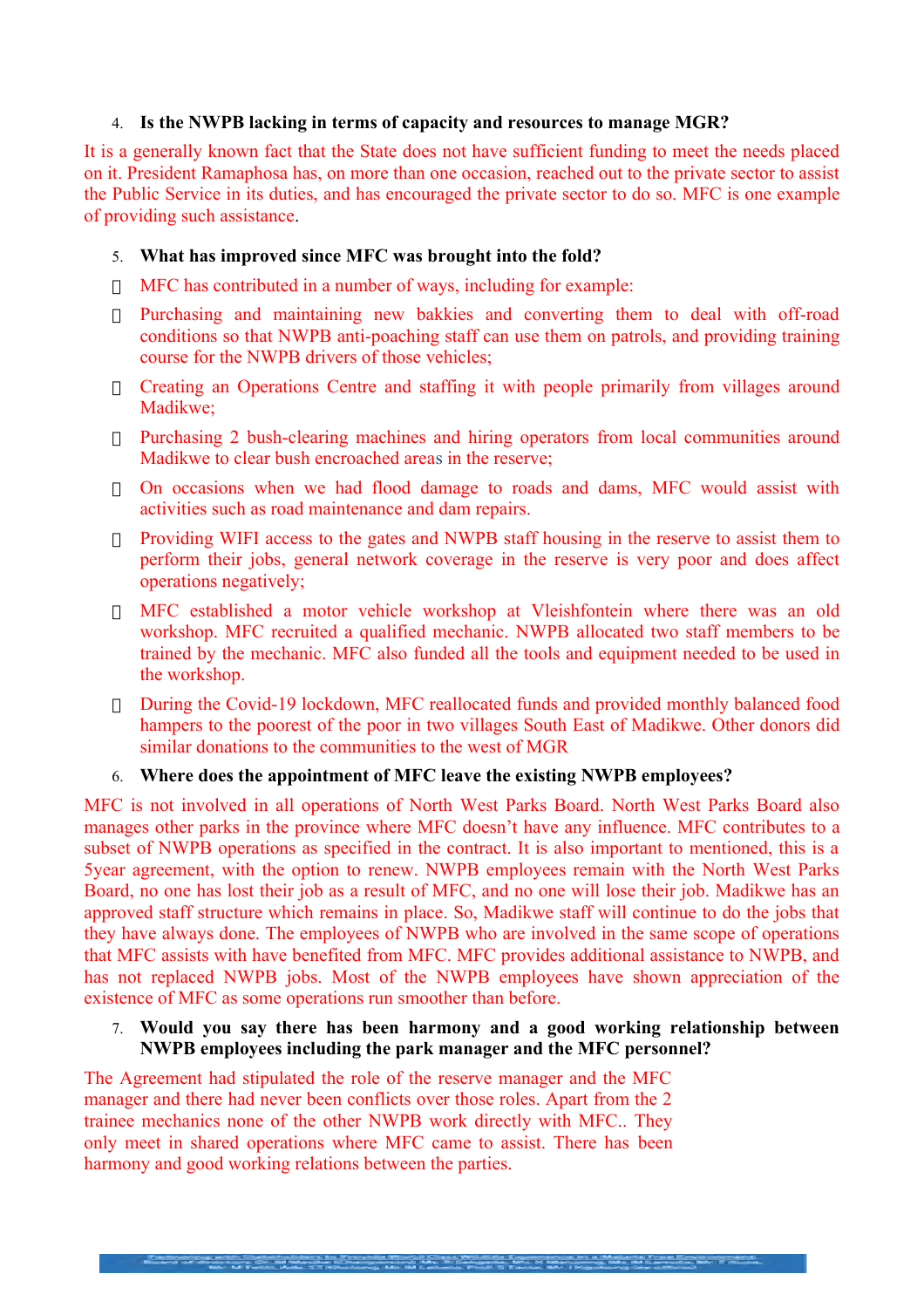## 8. **Is MFC also collecting concession fees on behalf of the NWPB from concessionaires at MGR?**

NO, NWPB collect concession fees as per their Concession agreement. MFC only collect contributions from the guests, which is used to assist funding reserve operations

9. **Is the department as the custodian of NWPB aware of the appointment of MFC at MGR?**

#### YES

10. **Was the board involved int he decision to appoint MFC?**

YES, the contract was submitted to the Conservation committee of the Board, as well as the Board of Directors for approval before the contract was signed

11. **With the MFC now assisting in managing MGR, would you agree that this now means that the NWPB would not be hiring any more people and would rely on MFC which is running everything at the park from security, maintenance to anti-poaching operations among others?**

NO, I would not agree with that statement. Approved NWPB structure for the reserve operations remains and NWPB is obliged to fill all their vacant posts as MFC doesn't hold any duplicate position to the Board. None of the posts recruited in the MFC were part of NWPB approved structure.

12. **How would you describe the role of MFC at MGR against what is said by some of the disgruntled employees who feel like the company has taken over the park and that they have been sidelined as NWPB staff and that there are also duplicates in many positions?**

MFC hasn't taken over the operations of the reserve, as we have stated above, MFC is there to assist in the operations which remains to be the responsibility of the NWPB employees. There has been are no duplication of functions, as MFC is working on new projects, mostly security related. There had been speculation in the beginning that MFC may want to take over but North West Parks Board remains the management authority and at the end of the day we need to account for every action in the park. We believe all the concerns and confusions have since been addressed and employees of both entities are now enjoying a harmonious working relationship. NWPB have its an approved staff structure which doesn't consider the MFC agreement and hence there's no duplicate posts

13. **Meanwhile, what has the NWPB done in terms of acting in accordance with the Public Protector's report relating to the findings of Mape and the missing R40m and the whistleblower CEO whom the PP found that he was fired for exposing what has been concealed for years with no action taken on Mape findings among others?**

This is still being investigated by the Board of Directors

#### 14. **Where does the appointment of MFC leave the existing NWPB**

In a far much better position than before, Investors in Madikwe are happy about the improvement on the status of the reserve in issues like Security, Road Maintenance and Bush Encroachment control. NWPB operations have improved to the better as the reserve have reliable vehicles patrols .

**End.**

# **ISSUED BY : Ms Dinah Olive Rangaka PR and Communications Manager FOR : North West Parks Board**